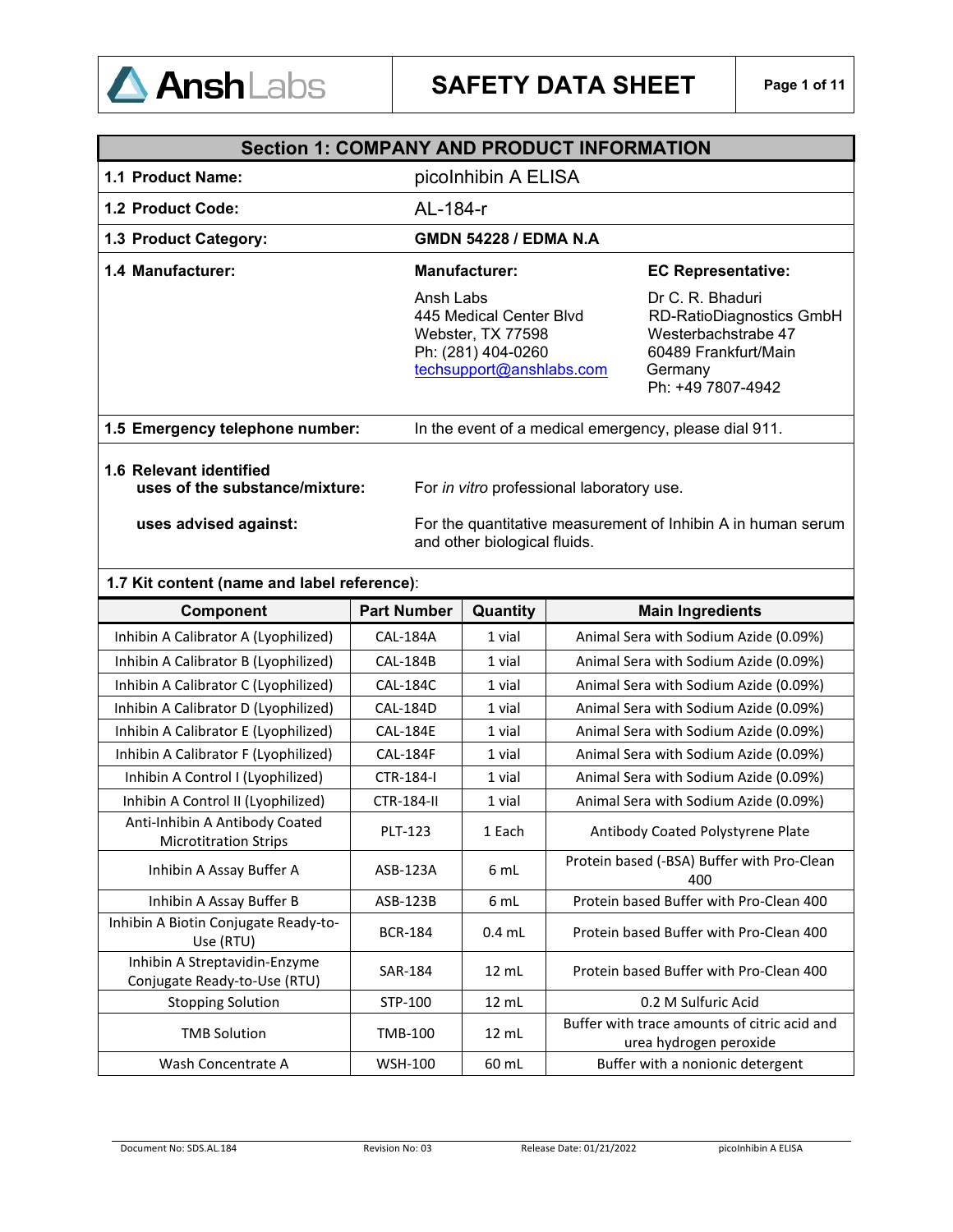

|                                                                          | <b>Section 2: HAZARDS IDENTIFICATION</b>                                                                                                                                                                                                                                                                                                                                                                                                                                                                                                                                                                                                           |
|--------------------------------------------------------------------------|----------------------------------------------------------------------------------------------------------------------------------------------------------------------------------------------------------------------------------------------------------------------------------------------------------------------------------------------------------------------------------------------------------------------------------------------------------------------------------------------------------------------------------------------------------------------------------------------------------------------------------------------------|
| 2.1 Classification of the substance<br>or mixture:                       | None of the material of this product may be classified as<br>to REACH<br>according<br>regulations<br>EC.<br>dangerous<br>and<br>Directives1272/2008/EC due to the low concentration<br>of                                                                                                                                                                                                                                                                                                                                                                                                                                                          |
|                                                                          | hazardous ingredients.                                                                                                                                                                                                                                                                                                                                                                                                                                                                                                                                                                                                                             |
| 2.2 Label elements                                                       | Pro-clean 400:<br>H317 May cause an allergic skin reaction<br>P261 Avoid breathing vapors<br>P272 Contaminated work clothing should not be allowed out of<br>the workplace                                                                                                                                                                                                                                                                                                                                                                                                                                                                         |
|                                                                          | P280 Wear protective gloves, protective clothing and eye/face<br>protection<br>P302+P352 If on skin: Wash with plenty of soap and water<br>P333+P313 If skin irritation or rash occurs, seek medical<br>assistance                                                                                                                                                                                                                                                                                                                                                                                                                                 |
|                                                                          | Sulfuric acid:<br>H314 Causes severe skin burns and eye damage. P280 Wear<br>protective gloves, protective clothing and eye/ face protection.<br>P301+P330+P331 If swallowed: rinse mouth.<br>P303+P361+P353 If on skin (or hair): Rinse skin with water.<br>P305+P351+P338 If in eyes: Rinse cautiously with water for<br>several minutes. Continue rinsing.<br>P310 Immediately seek physician assistance.                                                                                                                                                                                                                                       |
| 2.3 Hazards not otherwise<br>classified (HNOC) or not<br>covered by GHS: | Not applicable.<br>Note: this product is intended for laboratory use by professional<br>uses only. Use appropriate personal protective equipment while<br>working with the reagents provided.<br>The Calibrators and Controls are formulated with animal serum.<br>Animal serum and BSA have been derived from US origin and<br>processed in USDA licensed facilities, and are free from known<br>infections, however, it should be considered that no available test<br>method can offer complete assurance of eliminating potential<br>biohazardous risk. The antibodies are from monoclonal origin and<br>are free from human or animal source. |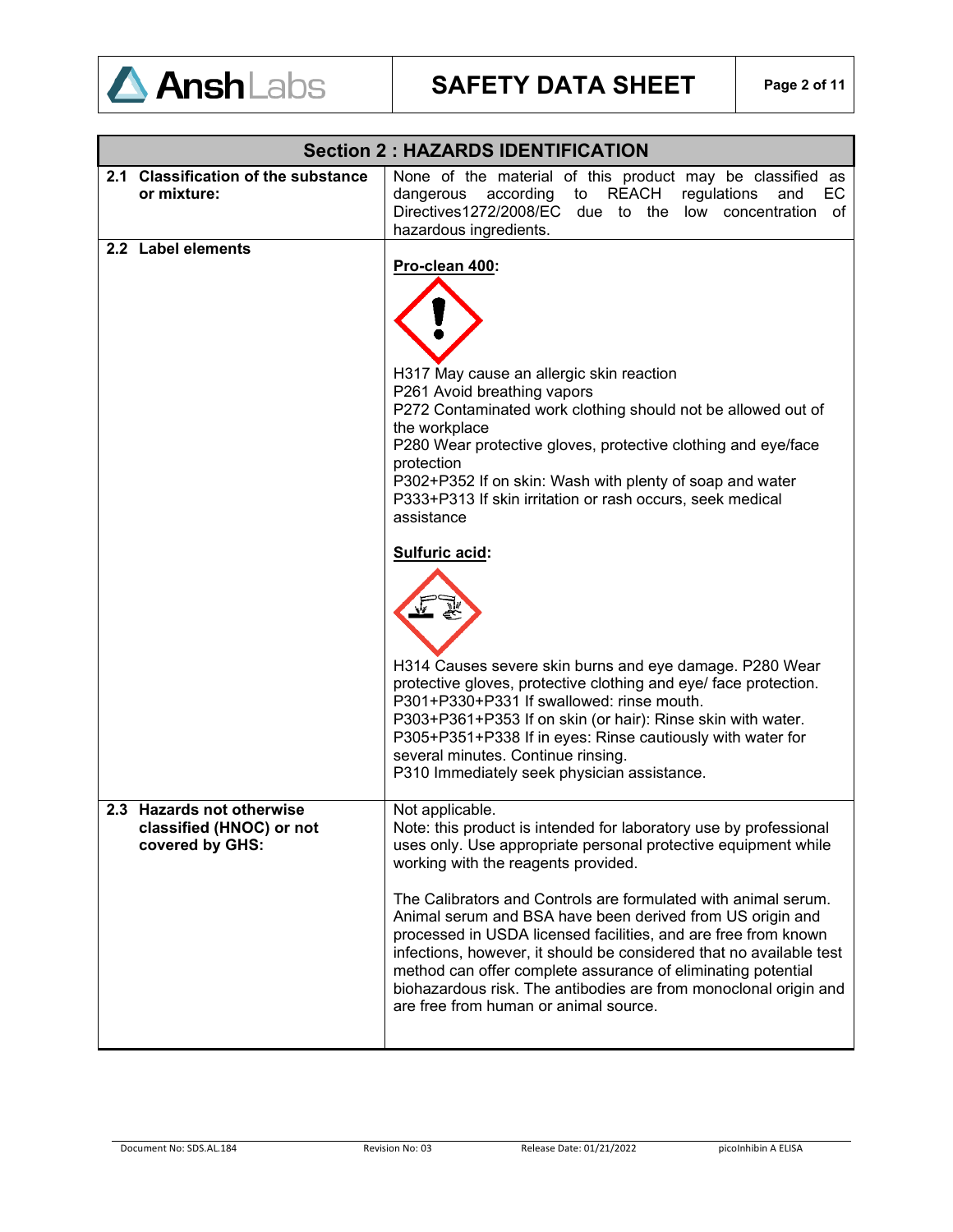

# **Section 3 : COMPOSITION/INFORMATION ON INGREDIENTS**

### **3.1 Substances**

| <b>Stopping Solution</b>                                                    |            | <b>Hazard Classification of Pure Ingredients</b> |                                           |                                               |              |
|-----------------------------------------------------------------------------|------------|--------------------------------------------------|-------------------------------------------|-----------------------------------------------|--------------|
| <b>Chemical Name</b>                                                        | $%$ by wt. | <b>EU-67/548/EEC</b>                             | EU 1272/2008<br><b>CLP/GHS</b>            | <b>US OSHA</b>                                | <b>WHMIS</b> |
| <b>Sulfuric Acid</b><br><b>CAS # 7664-93-9</b><br><b>EINECS # 231-639-5</b> | $2$        | C:R35                                            | Eye Dam. 1<br>Skin Corr, 1A<br>H314; H318 | Water-<br>Reactive<br>Carcinogen<br>Corrosive | DA: E        |
| $Index # 016-020-00-8$                                                      |            |                                                  |                                           | <b>Highly Toxic</b>                           |              |

### **3.2 Mixtures**

2 - Substance with Community workplace exposure limits

8 - Present at concentration below the cut-off limits.

| Inhibin A Assay Buffer A, Inhibin A Assay<br><b>Buffer B, picolnhibin A Biotin Conjugate</b><br>Ready-to-Use (RTU), Inhibin A<br>Streptavidin-Enzyme Conjugate Ready-to-<br>Use (RTU)       |            |                                   | <b>Hazard Classification of Pure Ingredients</b>                                                                                                                                            |                                  |                                       |
|---------------------------------------------------------------------------------------------------------------------------------------------------------------------------------------------|------------|-----------------------------------|---------------------------------------------------------------------------------------------------------------------------------------------------------------------------------------------|----------------------------------|---------------------------------------|
| <b>Chemical Name</b>                                                                                                                                                                        | % by wt.   | EU-<br>67/548/EEC                 | EU 1272/2008<br><b>CLP/GHS</b>                                                                                                                                                              | <b>US OSHA</b>                   | <b>WHMIS</b>                          |
| Pro-Clean $400^{2,8}$<br>reaction mass of: 5-chloro-2-<br>methyl-4-isothiazolin-3-one<br>[EC# 247-500-7] and<br>2-methyl-4-isothiazolin-3-one<br>[EC# 220-239-6](3:1)<br>$CAS$ # 55965-84-9 | $\leq 0.5$ | T:R23/24/25-<br>34-43<br>N:R50/53 | Acute Tox, Dermal 3<br>Acute Tox, Inhal, 3<br>Acute Tox, Oral 3<br>Aquatic Acute 1<br>Aquatic Longterm 1<br>Skin Corr. 1B<br>Skin Sens. 1<br>H301; H311;<br>H314; H317;<br>H331: H400: H410 | Corrosive<br>Sensitizer<br>Toxic | D <sub>1</sub> B: D <sub>2</sub> B: E |
| <b>EINECS # Not available</b><br>$Index # 613-167-00-5$                                                                                                                                     |            |                                   |                                                                                                                                                                                             |                                  |                                       |

| <b>Inhibin A Calibrators and Controls</b>                                 |            | <b>Hazard Classification of Pure Ingredients</b> |                                                                                |                 |                  |
|---------------------------------------------------------------------------|------------|--------------------------------------------------|--------------------------------------------------------------------------------|-----------------|------------------|
| <b>Chemical Name</b>                                                      | $%$ by wt. | EU-<br>67/548/EEC                                | EU 1272/2008<br><b>CLP/GHS</b>                                                 | <b>US OSHA</b>  | <b>WHMIS</b>     |
| Sodium Azide <sup>2,8</sup>                                               | < 0.1      | T+:R28-32<br>N:R50/53                            | T+:R28-32<br>N:R50/53                                                          | Highly<br>Toxic | D <sub>1</sub> A |
| $CAS # 26628-22-8$<br><b>EINECS # 247-852-1</b><br>$Index # 011-004-00-7$ |            |                                                  | Acute Tox, Oral 2<br>Aquatic Acute 1<br>Aquatic Longterm 1<br>H300; H400; H410 | Irritant        |                  |

| <b>TMB Solution</b>                                                          | <b>Hazard Classification of Pure Ingredients</b> |                   |                                |                                  |              |
|------------------------------------------------------------------------------|--------------------------------------------------|-------------------|--------------------------------|----------------------------------|--------------|
| <b>Chemical Name</b>                                                         | $%$ by wt.                                       | EU-<br>67/548/EEC | EU 1272/2008<br><b>CLP/GHS</b> | <b>US OSHA</b>                   | <b>WHMIS</b> |
| <b>Citric Acid</b>                                                           | $1 - 10$                                         |                   |                                | Eye Irritant                     |              |
| CAS # 5949-29-1<br>EINECS # 201-069-1<br>Index # NA                          |                                                  |                   |                                |                                  |              |
| Urea Hydrogen Peroxide<br>CAS # 124-43-6<br>EINECS # 204-701-4<br>Index # NA | ${}_{0.5}$                                       |                   |                                | Ox. Sol<br>Skin Corr.<br>Eye Dam |              |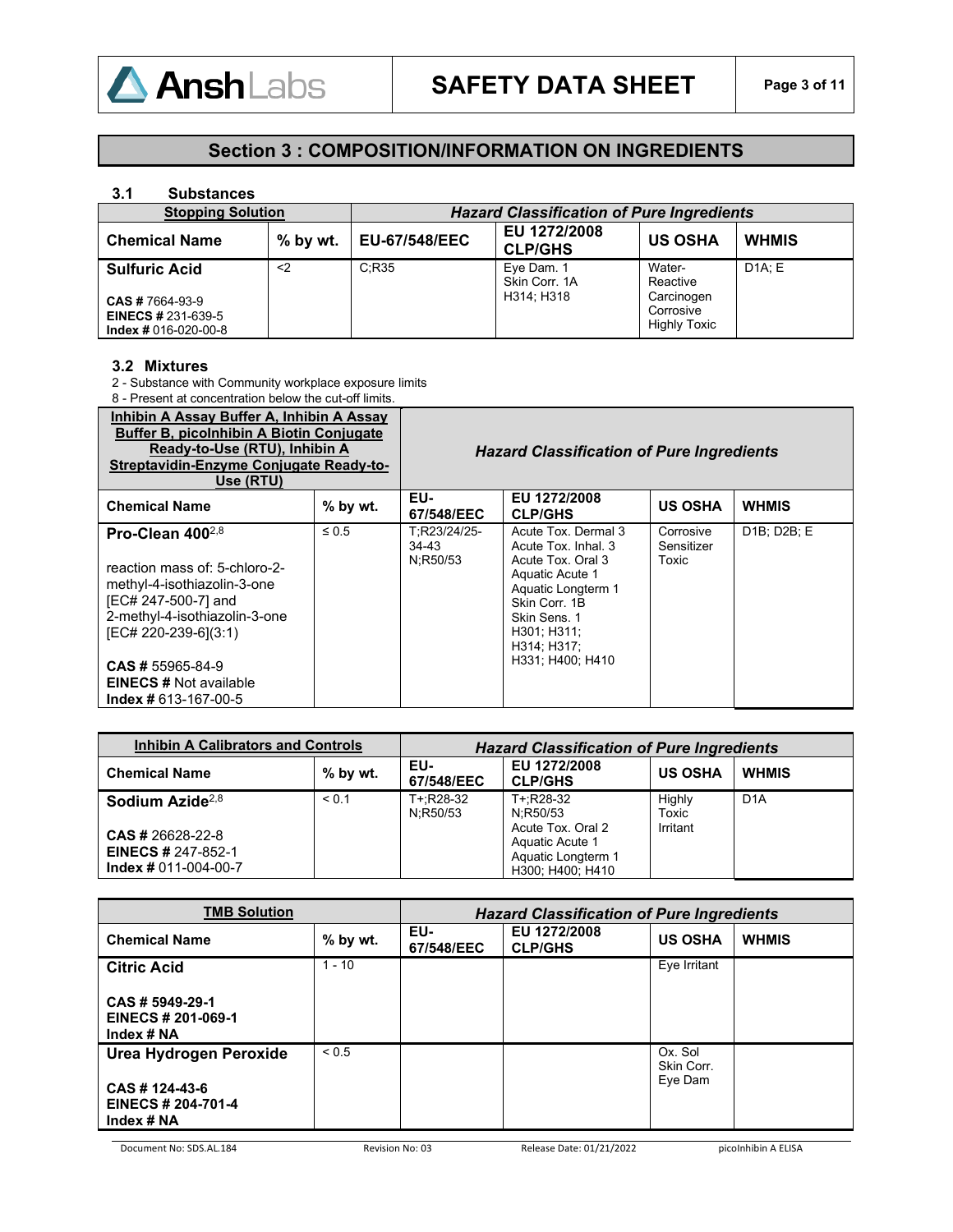

# **Section 4: FIRST AID MEASURES**

# **4.1 Description of first aid measures**

| General advice:          | No special measures required. Consult a physician in case of complaints.                                                                                                                        |
|--------------------------|-------------------------------------------------------------------------------------------------------------------------------------------------------------------------------------------------|
| If inhaled:              | If product is inhaled, move exposed individual to fresh air.                                                                                                                                    |
| In case of skin contact: | In case of skin contact, flush with water for at least 15 minutes. Remove<br>contaminated clothing and shoes. If pain or irritation occur, obtain medical<br>attention.                         |
| In case of eye contact:  | If product enters eyes, wash eyes gently under running water for 15<br>minutes or longer, making sure that the eyelids are held open. If pain or<br>irritation occur, obtain medical attention. |
| If swallowed:            | If ingested, wash mouth out with water. Seek medical attention.                                                                                                                                 |
|                          |                                                                                                                                                                                                 |

### **4.2 Most important symptoms and effects, both acute and delayed:**

To the best of our knowledge, the chemical, physical and toxicological properties have not been thoroughly investigated.

**4.3 Indication of any immediate medical attention and special treatment needed**  No data available.

# **Section 5: FIREFIGHTING MEASURES**

# **5.1 Flammable Properties:**

Nonflammable solution.

### **5.2 Extinguishing media:**

Chemical or water fire extinguisher.

# **5.3 Special hazards arising from the substance or mixture:**

No special hazards determined.

### **5.4 Advise for Firefighters**

Wear self-contained breathing apparatus for firefighting, if necessary.

# **5.5 NFPA Rating**

**Health:** 2 **Flammability:** 0 **Reactivity:** 1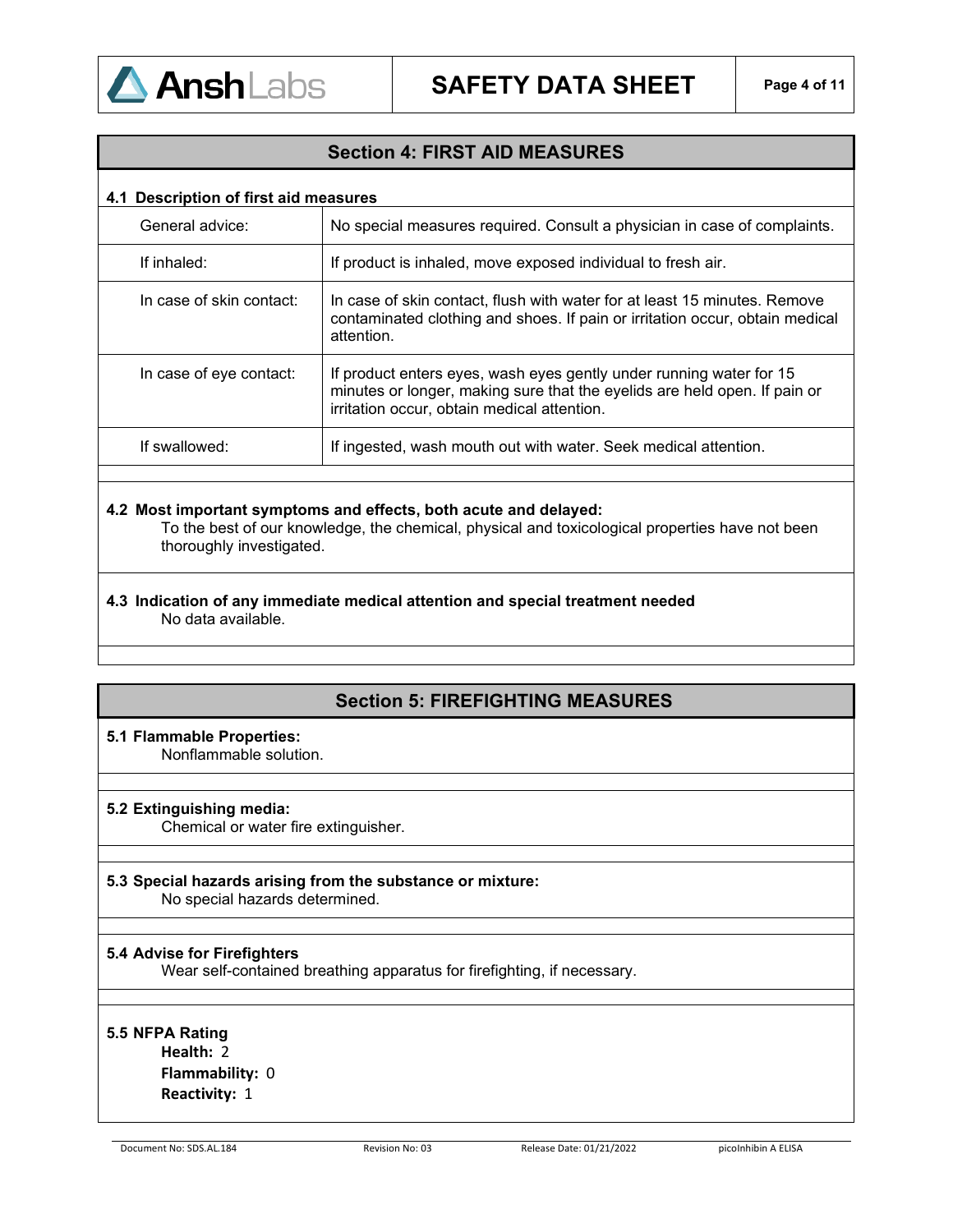

# **Section 6: ACCIDENTAL RELEASE MEASURES**

### **6.1 Personal precautions, protective equipment and emergency procedures:**

Use appropriate personal protective equipment (Wear rubber gloves, safety goggles, impermeable shoe covers and long laboratory coat).

#### **6.2 Spill and Leak Procedures:**

Absorb spilled material with an appropriate inert, non-flammable absorbent and dispose according to local regulations.

#### **6.3 Environmental precautions:**

Contain the spill to the smallest area possible. Do not let product enter drains. Discharge into the environment must be avoided.

## **6.4 Methods and material for containment and cleaning up:**

Absorb with inert absorbent material and dispose of a waste (see section 13).

#### **6.5 Reference to other sections:**

For disposal see section 13.

# **Section 7: HANDLING AND STORAGE**

#### **7.1 Precautions for safe handling:**

Wear suitable personal protective equipment. Take care not to splash spill or splatter reagents. Do not eat, drink, smoke or apply cosmetics in laboratory areas. Do not pipette samples or reagents by mouth.

### **7.2 Recommended Storage and Conditions:**

Keep away from incompatible material (see Section 10). To maintain efficacy, store according to the instructions in the product labelling

#### **7.3 Specific end use(s):**

This product is intended for laboratory use by professional users only.

# **Section 8: EXPOSURE CONTROLS / PERSONAL PROTECTION**

### **8.1 Control parameters:**

Component with exposure limits: it doesn't contain substances with exposure limit value.

#### **8.2 Exposure controls**

Handle in accordance with good industrial hygiene and safety practice. Wash hands before breaks at the end of workday.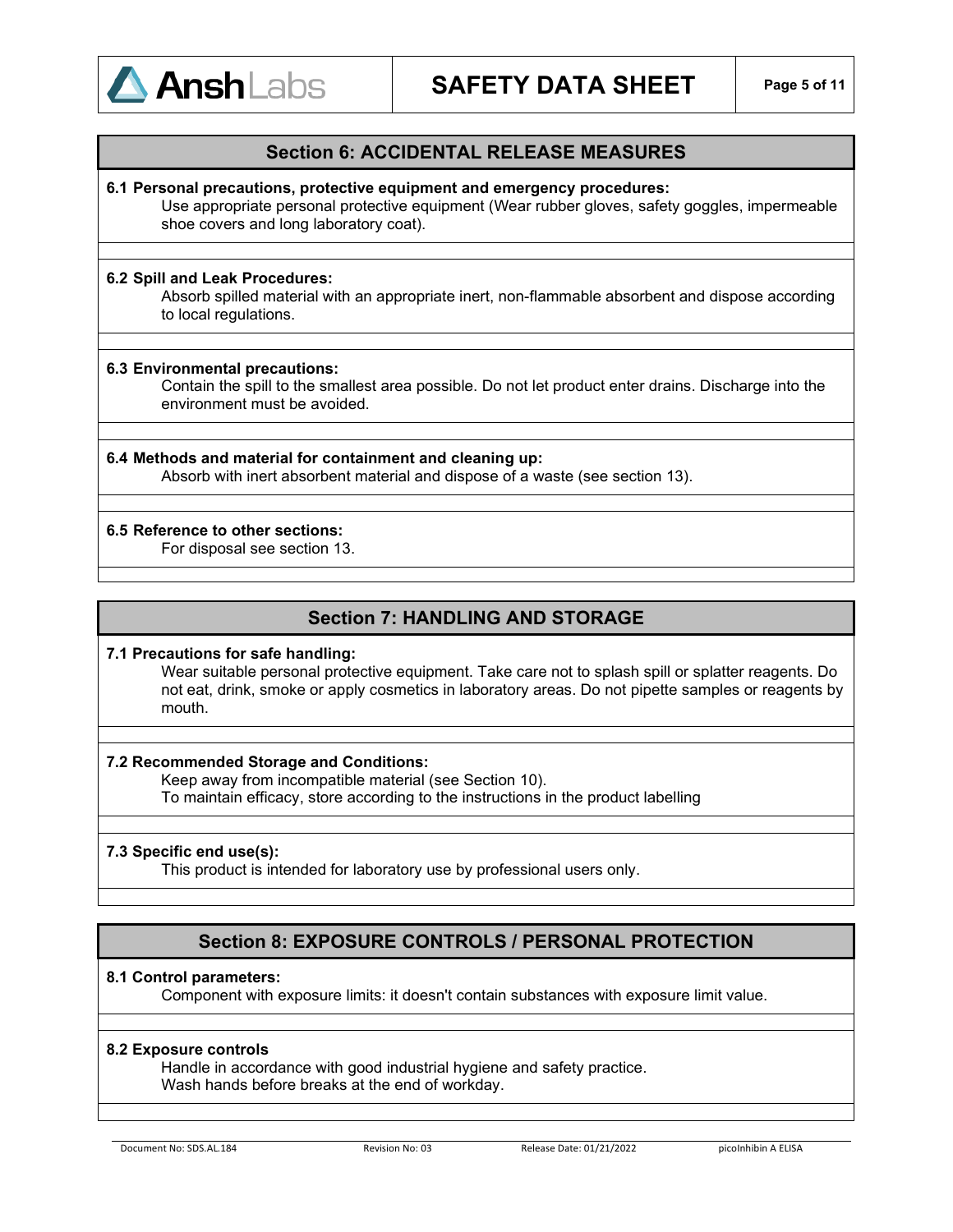

| 8.3 Personal protective equipment: |                                                                                                                                                                                                                                                                                                                |
|------------------------------------|----------------------------------------------------------------------------------------------------------------------------------------------------------------------------------------------------------------------------------------------------------------------------------------------------------------|
| US OSHA:                           | None established.                                                                                                                                                                                                                                                                                              |
| ACGIH:                             | None established.                                                                                                                                                                                                                                                                                              |
| <b>DFG MAK:</b>                    | None established.                                                                                                                                                                                                                                                                                              |
| NIOSH:                             | None established.                                                                                                                                                                                                                                                                                              |
| Japan:                             | None established.                                                                                                                                                                                                                                                                                              |
| <b>Engineering Controls:</b>       | Use in well-ventilated area.                                                                                                                                                                                                                                                                                   |
| Eye/face protection:               | Safety glasses or chemical goggles should be worn to prevent eye contact.                                                                                                                                                                                                                                      |
| Skin protection:                   | Lab coats, non-permeable rubber, neoprene, latex or nitrile disposable gloves.                                                                                                                                                                                                                                 |
| Body protection:                   | Lab coats.                                                                                                                                                                                                                                                                                                     |
| Respiratory protection:            | Under normal conditions, the use of this product should not require respiratory<br>protection. If overexposure should occur and ventilation is not adequate to<br>maintain airborne concentrations at acceptable levels, the use of respiratory<br>protection should be evaluated by a qualified professional. |

# **Section 9: PHYSICAL AND CHEMICAL PROPERTIES**

# **9.1 Information on basic physical and chemical properties:**

| Component                                                     | Appearance<br>a)     | Odor<br>b)      | pH<br>C) |
|---------------------------------------------------------------|----------------------|-----------------|----------|
| Inhibin A Calibrators                                         | Lyophilized, white   | odorless        | 7.2      |
| Inhibin A Controls                                            | Lyophilized, white   | odorless        | 7.2      |
| Anti-Inhibin A Ab Plate                                       | plastic, clear plate | odorless        | N/A      |
| Inhibin A Assay Buffer A                                      | Liquid, clear        | odorless        | 7.2      |
| Inhibin A Assay Buffer B                                      | Liquid, clear        | odorless        | 6.0      |
| Inhibin A Biotin Conjugate Ready-<br>to-Use (RTU)             | Liquid, clear        | odorless        | 7.2      |
| Inhibin A Streptavidin-Enzyme<br>Conjugate Ready-to-Use (RTU) | liquid, yellow       | <b>Odorless</b> | 6.2      |
| <b>Stop Solution</b>                                          | liquid, colorless    | odorless        | 1.2      |
| <b>TMB</b> solution                                           | liquid, colorless    | odorless        | 4.0      |
| Wash Concentrate A                                            | liquid, colorless    | odorless        | 7.2      |

|              | For all components                           |                   |  |  |
|--------------|----------------------------------------------|-------------------|--|--|
| d)           | odor threshold                               | no data available |  |  |
| $\mathbf{e}$ | melting point / freezing point               | no data available |  |  |
|              | initial boiling point and boiling range      | no data available |  |  |
| $\mathbf{q}$ | flash point                                  | no data available |  |  |
| $\mathsf{h}$ | evaporation rate                             | no data available |  |  |
|              | flammability (solid, gas)                    | no data available |  |  |
|              | upper/lower flammability or explosive limits | no data available |  |  |
| k)           | vapor pressure                               | no data available |  |  |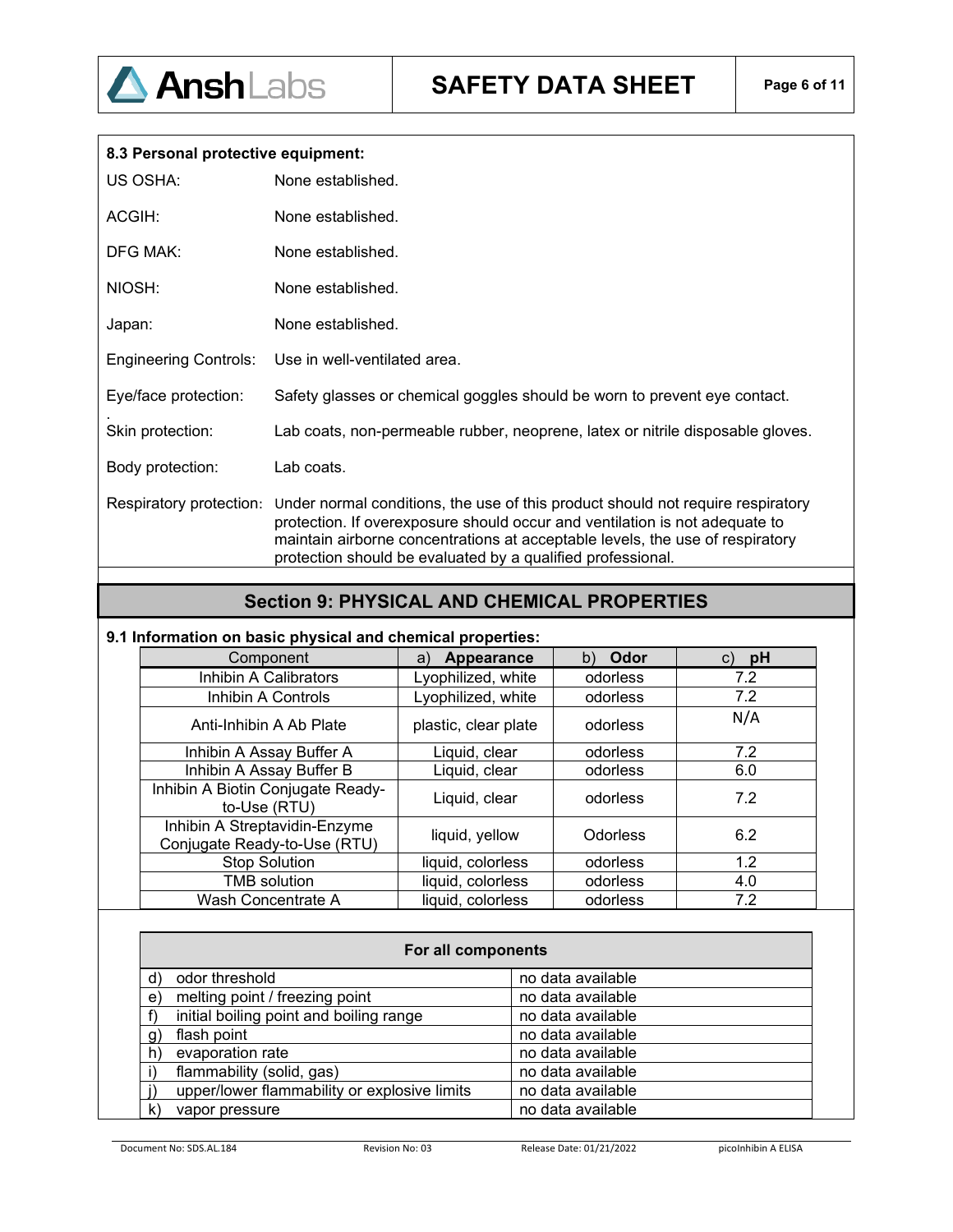

|             | vapor density                             | no data available |
|-------------|-------------------------------------------|-------------------|
| m           | relative density                          | no data available |
| n)          | solubility(ies)                           | no data available |
| $\circ$     | partition coefficient: n-octanol / water; | no data available |
| $ p\rangle$ | auto-ignition temperature                 | no data available |
| q)          | decomposition temperature                 | no data available |
|             | viscosity                                 | no data available |
| s)          | explosive properties                      | no data available |
|             | oxidizing properties                      | no data available |

## **9.2 Other information:**

No other information available

# **Section 10: STABILITY AND REACTIVITY**

#### **10.1 Reactivity:**

No data available.

### **10.2 Chemical stability:**

No data available.

#### **10.3 Possibility of hazardous reactions:**

Concentrated Sodium Azide may react with copper and lead plumbing to form explosive metal azides. May react with acids to form explosive hydrazoic acid. If drain disposed, flush with large amounts of water to prevent azide build-up.

#### **10.4 Conditions to avoid:**

For the functional stability and reactivity of "TMB Substrate" avoid its exposure to direct sunlight, metals or oxidants and do not freeze the solution.

#### **10.5 Incompatible materials:**

Strong acids; strong bases; strong oxidizers.

#### **10.6 Hazardous decomposition products:**

No decomposition products posing significant hazards would be expected from this product.

# **Section 11: TOXICOLOGICAL INFORMATION**

# **11.1 Information on toxicological effects:**

| a) acute toxicity                    | no data available |
|--------------------------------------|-------------------|
| b) skin corrosion/irritation         | no data available |
| c) serious eye damage / irritation   | no data available |
| d) respiratory or skin sensitization | no data available |
| e) germ cell mutagenicity            | no data available |
| f) carcinogenicity                   | no data available |
| g) reproductive toxicity             | no data available |
| h) STOT-single exposure              | no data available |
|                                      |                   |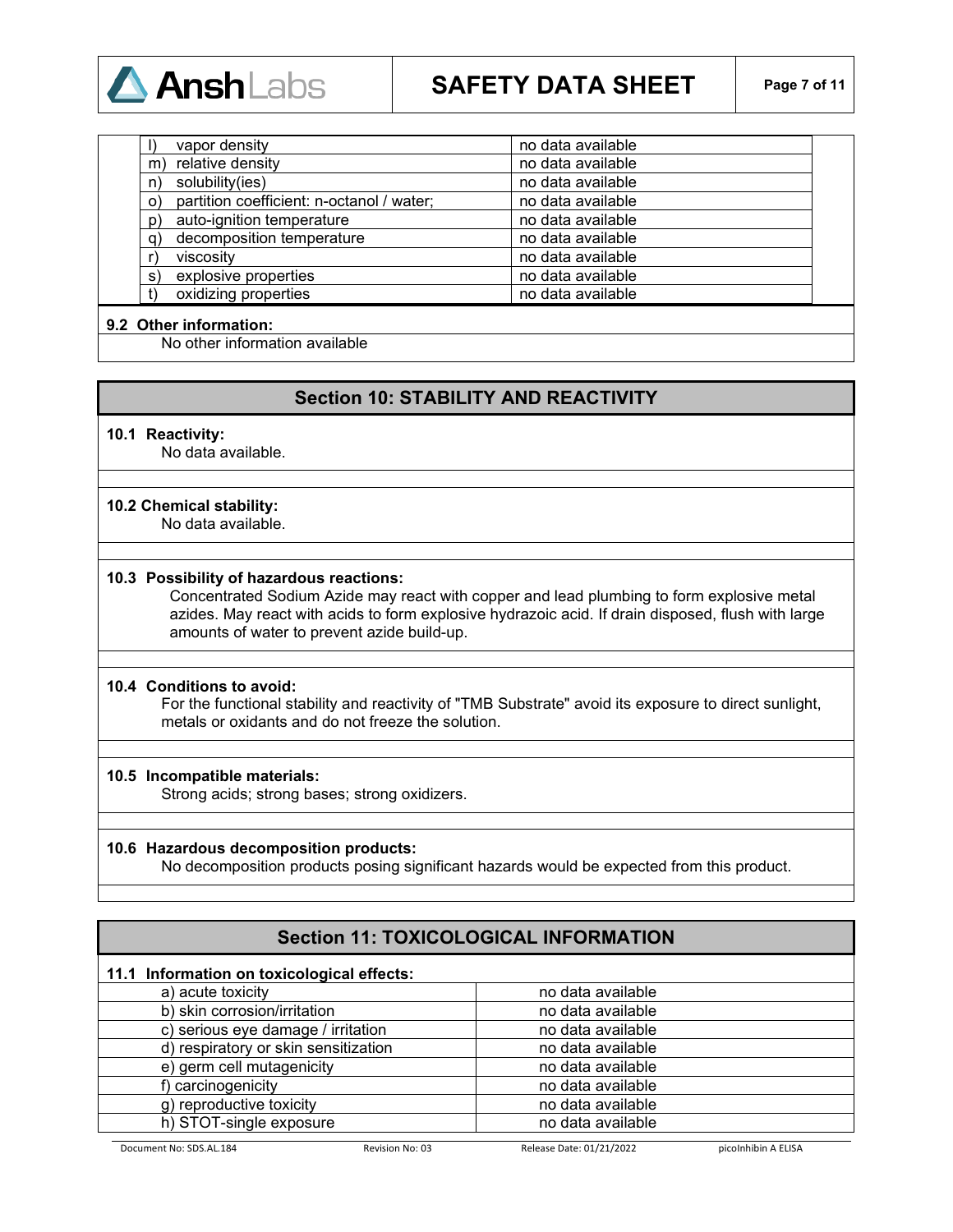

| $5.0$ $1.9$ $1.9$ $1.0$ $1.0$ $1.0$ $1.0$ $1.0$ $1.0$ $1.0$ $1.0$ $1.0$ $1.0$ $1.0$ $1.0$ $1.0$ $1.0$ $1.0$ $1.0$ $1.0$ $1.0$ $1.0$ $1.0$ $1.0$ $1.0$ $1.0$ $1.0$ $1.0$ $1.0$ $1.0$ $1.0$ $1.0$ $1.0$ $1.0$ $1.0$ $1.0$ $1.0$ | $119$ agus a runam i g |
|-------------------------------------------------------------------------------------------------------------------------------------------------------------------------------------------------------------------------------|------------------------|
|                                                                                                                                                                                                                               |                        |
| <b>Potential health effects</b>                                                                                                                                                                                               |                        |
| <b>Inhalation</b>                                                                                                                                                                                                             | no data available      |
| Ingestion                                                                                                                                                                                                                     | no data available      |
| <b>Skin</b>                                                                                                                                                                                                                   | no data available      |
| Eves                                                                                                                                                                                                                          | no data available      |
|                                                                                                                                                                                                                               |                        |

i) STOT-repeated exposure is a set of the no data available

### **11.2 Signs and Symptoms of Exposure:**

To the best of our knowledge, the chemical, physical and toxicological properties have not been thoroughly investigated.

### **11.3 Additional Information:**

Not applicable.

# **Section 12: ECOLOGICAL INFORMATION**

#### **12.1 Toxicity:**

No data available.

# **12.2 Persistence and degradability:**

No data available.

# **12.3 Bio accumulative potential:**

No data available.

### **12.4 Mobility in soil:**

No data available.

# **12.5 Results of PBT and vPvB assessment:**

No data available.

### **12.6 Other adverse effects:**

No data available.

# **Section 13: DISPOSAL CONSIDERATIONS**

### **13.1 Waste treatment methods:**

Reagents must be disposed of in accordance with local regulations. Do not dispose of in wastewater. If appropriate, contact a licensed disposal company.

# **Section 14: TRANSPORT INFORMATION**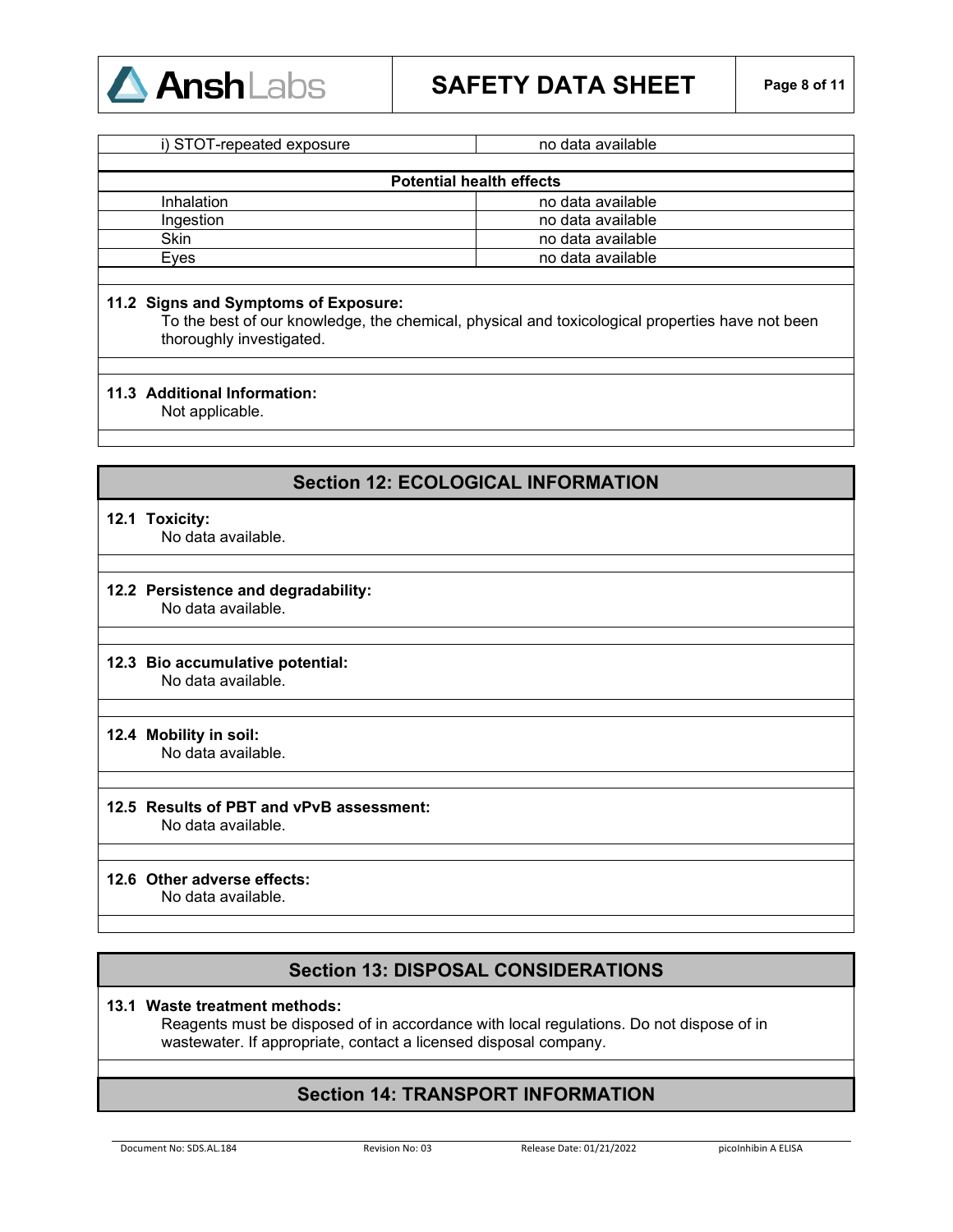

Transportation of this product is not regulated under ICAO, IMDG, US DOT, European ADR or Canadian TDG, because it is in a very small quantity, the product benefits from a total exemption from the ADR regulation.

**14.1 UN Number:**

No data available.

#### **14.2 UN proper shipping name:** No data available.

### **14.3 Transport hazard class(es):** No data available.

**14.4 Packing group:** No data available.

# **14.5 Environmental hazards:**

No data available.

#### **14.6 Special precautions for user:** No data available.

# **14.7 Transport in bulk according to Annex II of MARPOL 73/78 and the IBC Code:** No data available.

# **Section 15: REGULATORY INFORMATION**

This product is not regulated under US Federal and State Regulations, EU labeling Classification, Canada, and WHMIS Classification, with the exception of Sulfuric Acid that is present in low concentration in Stopping Solution (see below). Mixtures are in conformity with 98/79/EC IVDMD Directive. **US Federal and State Regulations**

| US Feueral and State Regulations    |                                                                                                                                                                                                                                                                                                                                                                                                                                                            |
|-------------------------------------|------------------------------------------------------------------------------------------------------------------------------------------------------------------------------------------------------------------------------------------------------------------------------------------------------------------------------------------------------------------------------------------------------------------------------------------------------------|
| <b>SARA 313</b>                     | Sulfuric Acid is subject to reporting requirements of Section<br>313, Title III of SARA.                                                                                                                                                                                                                                                                                                                                                                   |
| <b>CERCLA RG's 40 CFR 302.4</b>     | Sulfuric Acid, Sodium Azide is listed.                                                                                                                                                                                                                                                                                                                                                                                                                     |
| California Proposition 65           | Sulfuric Acid has been identified by the State of California<br>to cause cancer. The State of California has adopted a<br>regulation which requires a warning be given to individual<br>who may be exposed to chemicals identified by the State<br>to cause cancer or reproductive harm. Accordingly, Ansh<br>Labs advises you of the following warning: WARNING:<br>This product contains a chemical known to the State of<br>California to cause cancer. |
| Massachusetts MSL                   | Sulfuric Acid, Sodium Azide is listed.                                                                                                                                                                                                                                                                                                                                                                                                                     |
| New Jersey Dept. of Health RTK List | Sulfuric Acid, Sodium Azide is listed.                                                                                                                                                                                                                                                                                                                                                                                                                     |
| Pennsylvania RTK                    | Sulfuric Acid, Sodium Azide is listed.                                                                                                                                                                                                                                                                                                                                                                                                                     |
| <b>EU Labeling Classification</b>   | Preparation not classified.                                                                                                                                                                                                                                                                                                                                                                                                                                |
|                                     |                                                                                                                                                                                                                                                                                                                                                                                                                                                            |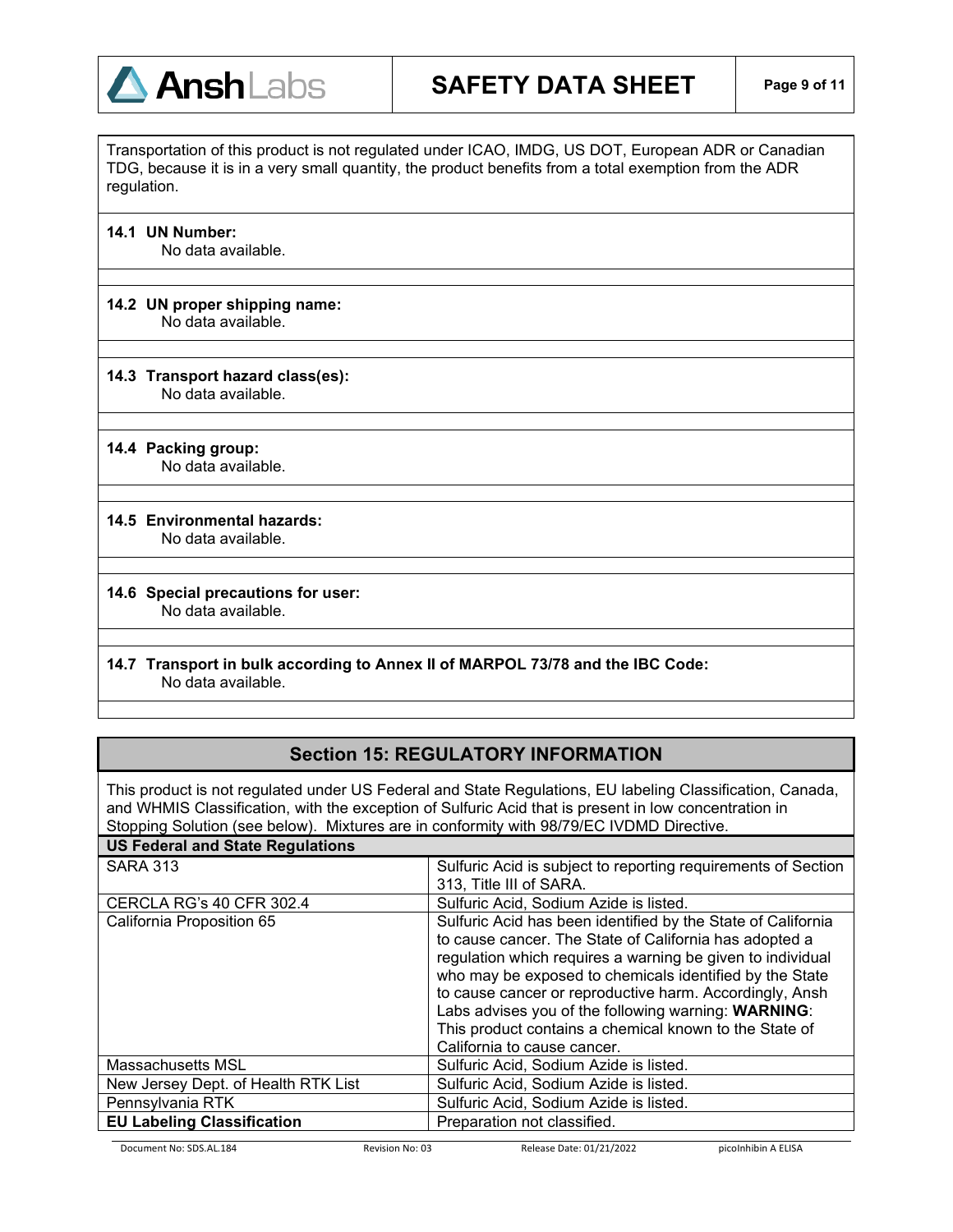

| Canada                                                                                        |                                                                                |
|-----------------------------------------------------------------------------------------------|--------------------------------------------------------------------------------|
| <b>WHMIS Classification</b>                                                                   | D1A - Poisonous and Infections Material: Division 1 -<br>Immediate and Serious |
|                                                                                               | Toxic Effects: Very Toxic (Acute Inhalation Toxicity)                          |
|                                                                                               | E - Corrosive Material.                                                        |
| <b>PIN</b>                                                                                    | 2796                                                                           |
| <b>Ingredients on Ingredient Disclosure List</b>                                              | Sulfuric Acid, Sodium Azide, Pro-Clean 400, Urea                               |
|                                                                                               | Hydrogen Peroxide, Citric Acid                                                 |
| Ingredients with unknown toxicological                                                        | None                                                                           |
| properties:                                                                                   |                                                                                |
| Some hazardous ingredients listed in Section 15 are below OSHAs and WHMIS' 1.0% w/w (0.1% for |                                                                                |
| carcinogens) or EU's ingredient specific concentrations required for reporting in Section 3.  |                                                                                |

# **Section 16: OTHER INFORMATION**

*This information is based on our present knowledge. However, this shall not constitute a guarantee for any specific product features and shall not establish a legally valid contractual relationship*.

### **Changing against the last version:**

Updated to include REACH regulation

| <b>Ansh Labs Safety Rating</b> | Flammability: 0          | Code                                |
|--------------------------------|--------------------------|-------------------------------------|
|                                | Health: $3$              | 0=None<br>$1 =$ Slight<br>2=Caution |
|                                | Reactivity with Water: 0 |                                     |
|                                | Contact: 0               | 3=Severe                            |

#### **Abbreviations and acronyms:**

ADR: Accord européen sur le transport des marchandises danger euses par Route (European Agreement concerning the International Carriage of Dangerous Goods by Road)

IMDG: International Maritime Code for Dangerous Goods

IATA: International Air Transport Association

GHS: Globally Harmonized System of Classification and Labelling of Chemicals

EINECS: European Inventory of Existing Commercial Chemical Substances

ELINCS: European List of Notified Chemical Substances

CAS: Chemical Abstracts Service (division of the American Chemical Society)

\* Data compared to the previous version altered

**Key literature references and sources for data:** N/A

#### **Hazard Classification codes and phrases used in this Safety Data Sheet as per regulation:** *Reg. 1272/2008*

| 1554.141272000   |                                                       |
|------------------|-------------------------------------------------------|
| H <sub>228</sub> | Flammable solid                                       |
| H300             | Fatal if swallowed                                    |
| H <sub>301</sub> | Toxic if swallowed                                    |
| H302             | Harmful if swallowed.                                 |
| H311             | Toxic in contact with skin                            |
| H314             | Causes severe skin burns and eye damage.              |
| H315             | Causes skin irritation                                |
| H317             | May cause an allergic skin reaction                   |
| H318             | Causes serious eye damage                             |
| H319             | Causes serious eye irritation                         |
| H331             | Toxic if inhaled                                      |
| H335             | May cause respiratory irritation                      |
| H400             | Very toxic to aquatic life.                           |
| H410             | Very toxic to aquatic life with long lasting effects. |